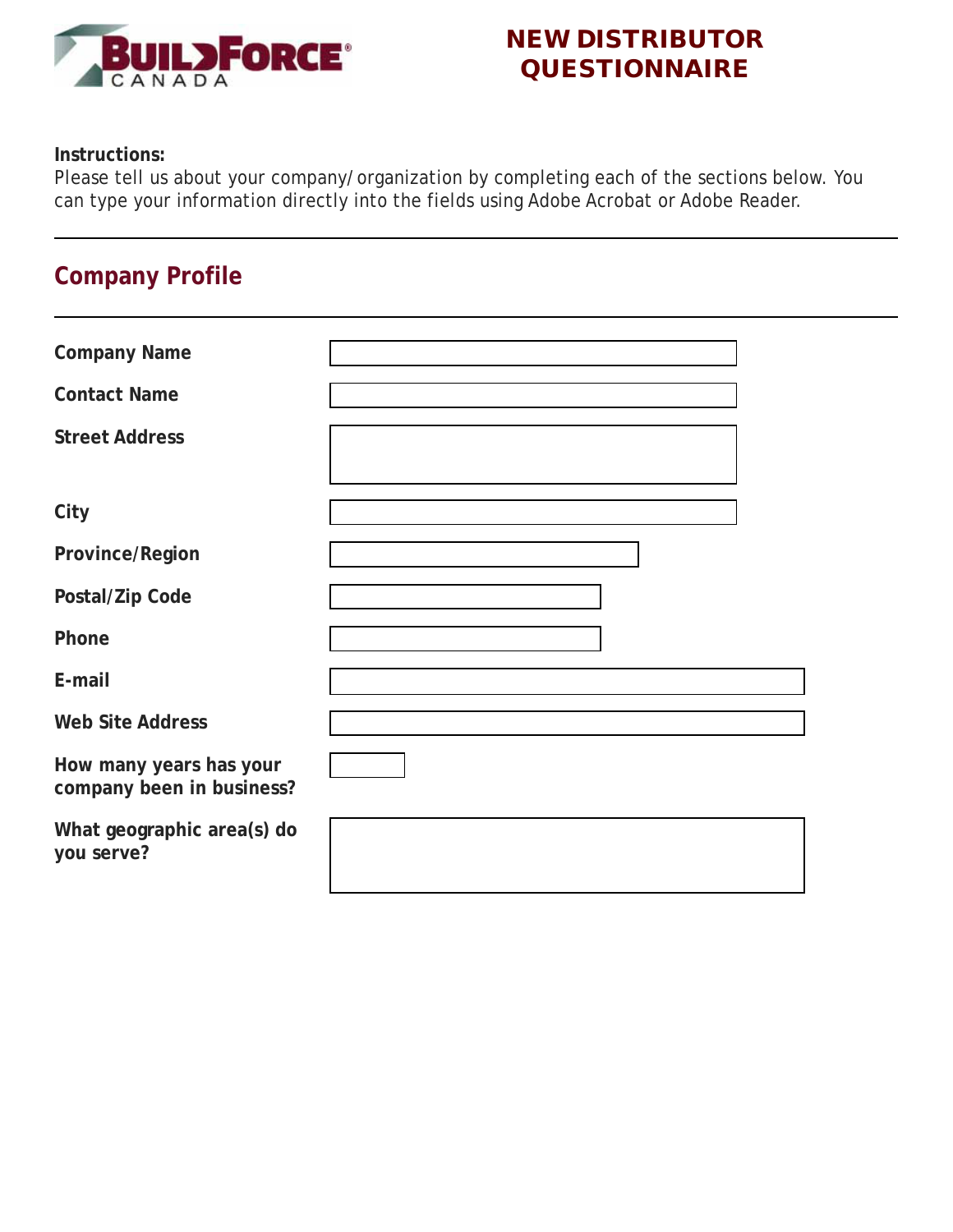# **Training Profile**

| Which of the following types<br>of training do you provide:                                                                                  | Classroom<br>E-Learning<br>Blended (classroom/e-learning)<br>Computer-based Training (CD, etc)<br>Other (specify) |
|----------------------------------------------------------------------------------------------------------------------------------------------|-------------------------------------------------------------------------------------------------------------------|
| Other types of training you<br>provide.                                                                                                      |                                                                                                                   |
| On average how many<br>learners do you serve<br>annually?                                                                                    | Less than 100<br>Between 100 and 500<br>Between 500 and 1000<br>More than 1000                                    |
| What training courses do<br>you offer? (indicate at right<br>or attach a list)                                                               |                                                                                                                   |
| Do you have<br>recommendations for other<br>courses that you think<br><b>BuildForce Canada should</b><br>consider offering in the<br>future? |                                                                                                                   |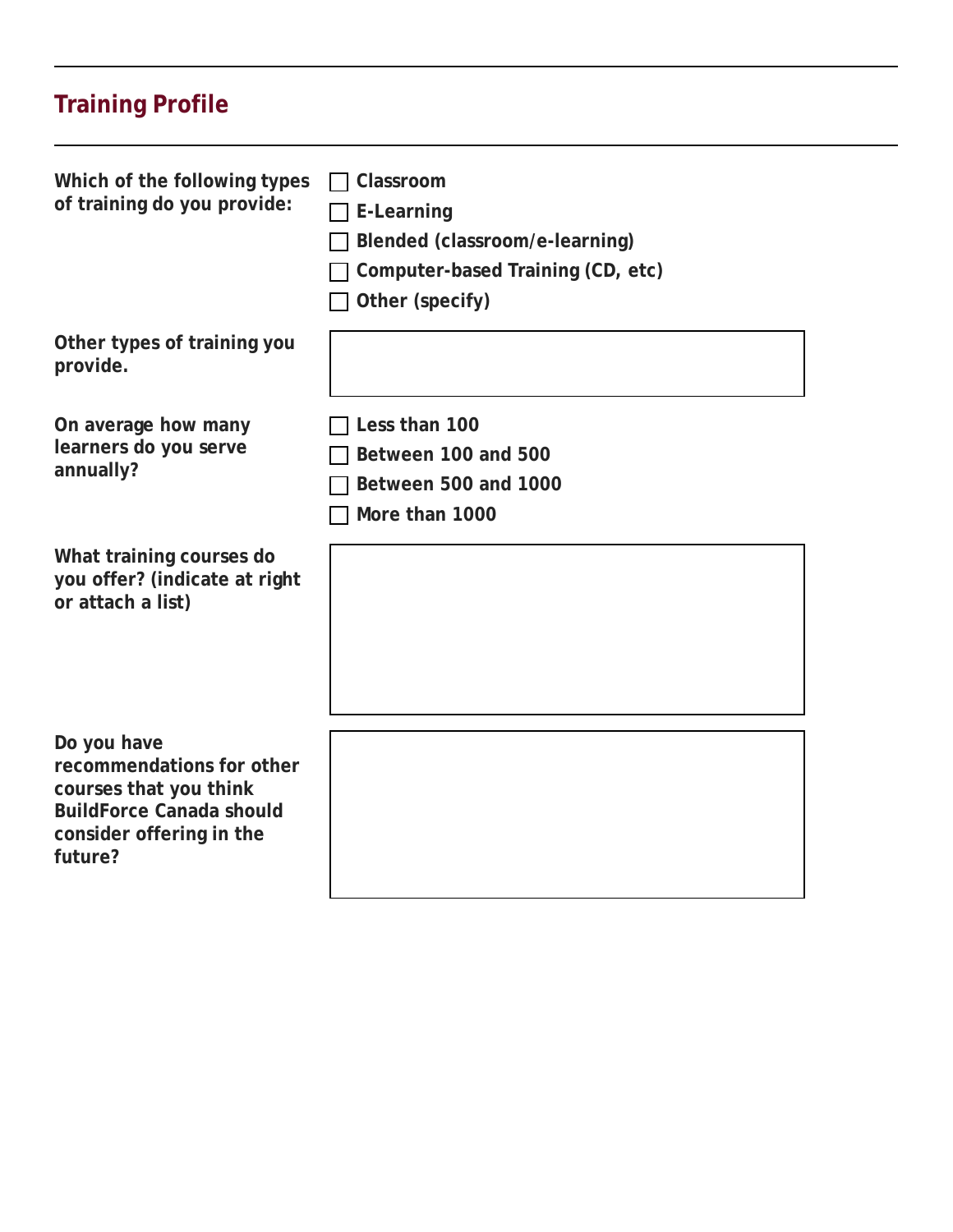# **BuildForce E-Learning Courses**

| Which of our courses do you<br>wish to distribute? | <b>Canadian Construction Contract Essentials</b>             |
|----------------------------------------------------|--------------------------------------------------------------|
|                                                    | <b>Communication, Negotiation and Conflict Resolution</b>    |
|                                                    | <b>Construction Industry Ethics</b>                          |
|                                                    | <b>Construction Law</b>                                      |
|                                                    | <b>Construction Project Management</b>                       |
|                                                    | <b>First Level Supervisor Training Program</b>               |
|                                                    | Introduction to Construction Estimating                      |
|                                                    | Introduction to Mentorship                                   |
|                                                    | Introduction to Understanding Systemic Racism                |
|                                                    | <b>Pipeline Construction Safety Training</b>                 |
|                                                    | Working in a Respectful and Inclusive Workplace              |
|                                                    | Communication, négociation et règlement de conflits          |
|                                                    | Comprendre le racisme systémique - Introduction              |
|                                                    | Cours de droit de la construction                            |
|                                                    | Cours de gestion d'un projet de construction                 |
|                                                    | Cours d'éthique dans le secteur de la construction           |
|                                                    | Formation en sécurité pour la construction d'un pipeline     |
|                                                    | Introduction à l'évaluation en construction                  |
|                                                    | Introduction au mentorat                                     |
|                                                    | Notions essentielles des contrats de construction au Canada  |
|                                                    | Programme de formation de surveillant de premier niveau      |
|                                                    | Travailler dans un milieu de travail respectueux et inclusif |
|                                                    |                                                              |

**Would you like your organization to be listed on the Find a Distributor page of our E-learning website?**

Yes  $\Box$  No  $\Box$